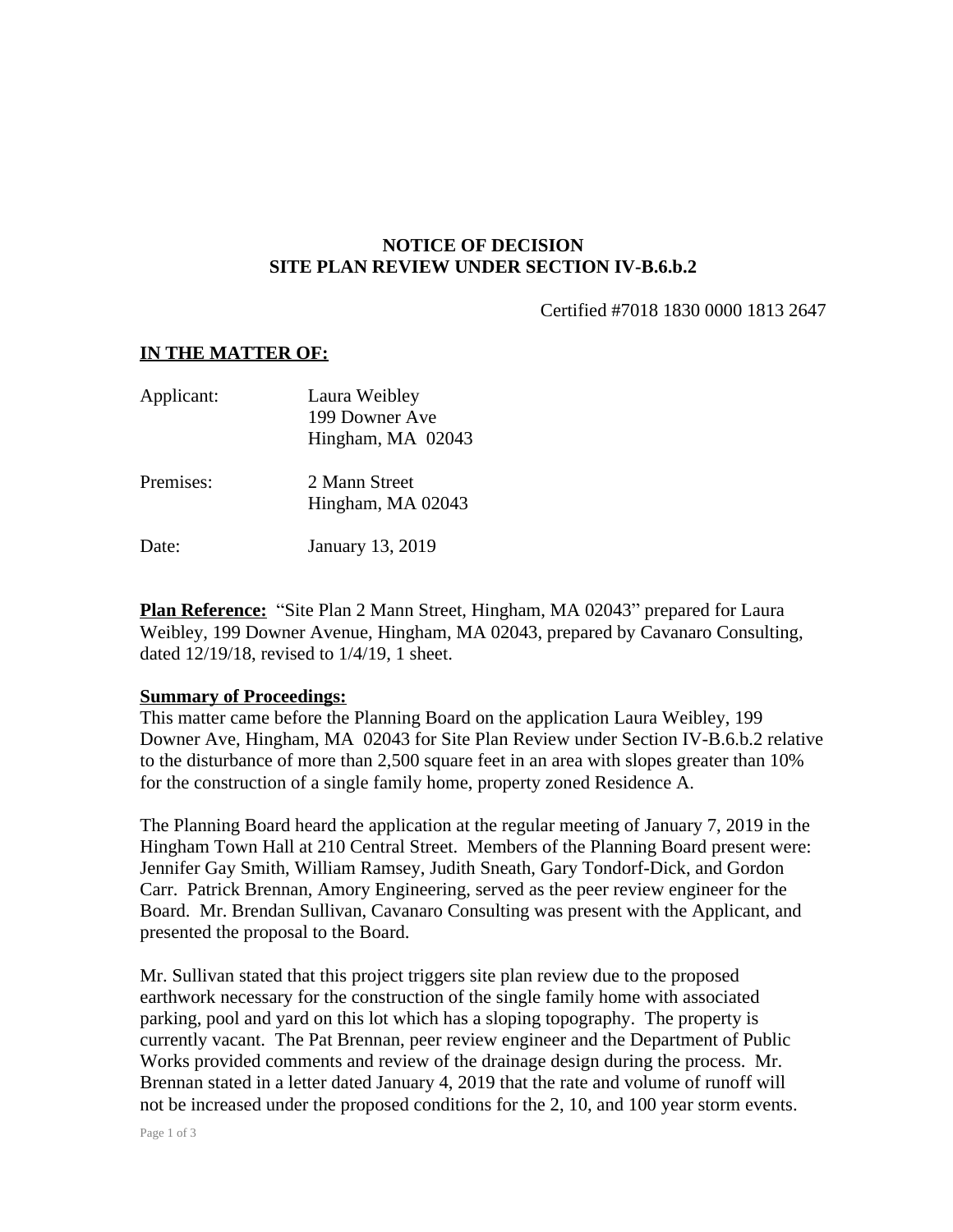Mr. Brennan also states that the erosion control plan is adequate to protect against erosion during construction and will mitigate impacts from storm water runoff. The Board reviewed the overall proposal and asked questions of the applicant.

Board members then reviewed the project in accordance with the Site Plan Review Criteria contained in Section I-I (6) as follows:

*a. protection of abutting properties against detrimental uses by provision for surface water drainage, fire hydrant locations, sound and site buffers, and preservation of views, light and air, and protection of abutting properties from negative impacts from artificial outdoor site lighting;*

The Board found that the proposed construction is for a single family house. The drainage design was reviewed by the peer review engineer and the DPW. The DPW is satisfied and the peer review engineer states that the project as proposed will adequately protect against erosion during construction and mitigate impacts from storm water runoff.

*b. convenience and safety of vehicular and pedestrian movement within the site and on adjacent streets; the location of driveway openings in relation to traffic or to adjacent streets, taking account of grades, sight distances and distances between such driveway entrances, exits and the nearest existing street or highway intersections; sufficiency of access for service, utility and emergency vehicles;*

The Board found that this was not applicable.

*c. adequacy of the arrangement of parking, loading spaces and traffic patterns in relation to the proposed uses of the premises; compliance with the off-street parking requirements of this By-Law;*

The Board found that off street parking is proposed for the residence.

*d. adequacy of open space and setbacks, including adequacy of landscaping of such areas;*

The Board found that the site will be landscaped once the house and pool are built.

e. *adequacy of the methods of disposal of refuse and other wastes resulting from the uses permitted on the site;*

The Board found that this was not applicable.

*f. prevention or mitigation of adverse impacts on the Town's resources, including, without limitation, water supply, wastewater facilities, energy and public works and public safety resources;*

The Board found that the Board of Health has this project on their next agenda.